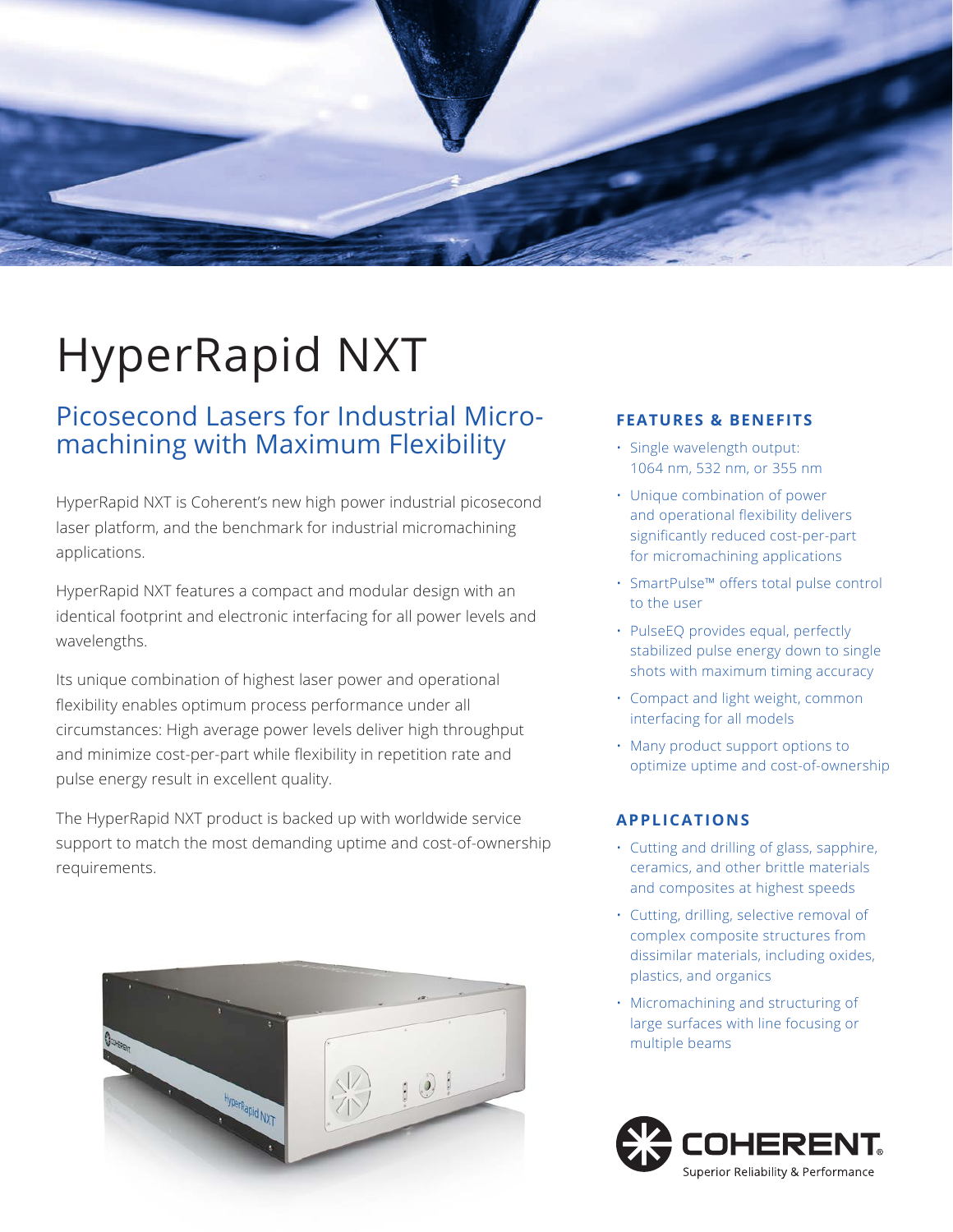| SPECIFICATIONS <sup>1,2,3,4</sup>                                                                                          | <b>HyperRapid NXT</b>                                                                                    |          |          |                     |          |          |                      |
|----------------------------------------------------------------------------------------------------------------------------|----------------------------------------------------------------------------------------------------------|----------|----------|---------------------|----------|----------|----------------------|
|                                                                                                                            | 1064-50                                                                                                  | 532-25   | 355-15   | 1064-<br>100        | 532-50   | 355-30   | 355-30<br><b>HRR</b> |
| Single Wavelength Output (nm)                                                                                              | 1064                                                                                                     | 532      | 355      | 1064                | 532      | 355      | 355                  |
| Power <sup>5</sup> (W)                                                                                                     | 50                                                                                                       | 25       | 15       | 100                 | 50       | 30       | 30                   |
| Pulse Repetition Rate Range (kHz)                                                                                          | Single-Shot to 4000                                                                                      |          |          |                     |          |          |                      |
| Pulse Duration (ps)                                                                                                        | <15                                                                                                      | <15      | < 10     | $<$ 15              | < 15     | <10      | <10                  |
| Average Power Stability <sup>6</sup> (RMS 1o,%)                                                                            | $\leq$ 1                                                                                                 |          |          |                     |          |          |                      |
| Maximum Pulse Energy (µJ)                                                                                                  | 220                                                                                                      | 125      | 75       | 250                 | 125      | 75       | 37                   |
| Pulse-to-Pulse Energy Stability <sup>8</sup> (RMS 1o, %)                                                                   | $\leq$ 1                                                                                                 | $\leq$ 2 | $\leq$ 2 | $\leq$ 1            | $\leq$ 2 | $\leq$ 2 | $\leq$ 2             |
| PulseEQ Triggering (kHz)                                                                                                   | Single-Shot to 1600                                                                                      |          |          |                     |          |          |                      |
| Beam Quality Parameter (M <sup>2</sup> )                                                                                   | ≤1.3                                                                                                     |          |          |                     |          |          |                      |
| Beam Diameter, 1 m in front of laser (mm)                                                                                  | $5.0 \pm 0.5$                                                                                            |          |          |                     |          |          |                      |
| Beam Divergence, full angle (mrad)                                                                                         | $\leq$ 1                                                                                                 |          |          |                     |          |          |                      |
| Beam Circularity, 1 m in front of laser (%)                                                                                | $\geq 85$                                                                                                |          |          |                     |          |          |                      |
| Beam-Pointing Stability (µrad/°C)                                                                                          | ≤50 (peak-to-peak)                                                                                       |          |          |                     |          |          |                      |
| Bore Sight Accuracy<br>Lateral (mm) (beam to specified exit location)<br>Angular (mrad) (beam to specified exit direction) | $\leq$ $\uparrow$<br>$\leq 5$                                                                            |          |          |                     |          |          |                      |
| Direction of Polarization (Vertical/Horizontal)                                                                            | $\vee$                                                                                                   | H        | Н        | $\vee$              | H        | H        | H                    |
| Polarization Ratio                                                                                                         | >100:1                                                                                                   |          |          |                     |          |          |                      |
| Warm-up Time from Chiller Start (minutes)                                                                                  | <45                                                                                                      |          |          |                     |          |          |                      |
| <b>Electrical Supply</b>                                                                                                   | 100 to 230V AC/50 to 60 Hz/2.5 kW                                                                        |          |          |                     |          |          |                      |
| Mounting Orientation                                                                                                       | Horizontal                                                                                               |          |          |                     |          |          |                      |
| Chiller                                                                                                                    | Water-to-Air or Water-to-Water                                                                           |          |          |                     |          |          |                      |
| Dimensions<br>Laser Head<br>Power Supply<br><b>SMC Chiller</b>                                                             | 600 x 780 x 245 mm (23.6 x 30.7 x 9.6 in.)<br>3U 19" rack<br>500 x 317 x 615 mm (19.7 x 12.5 x 24.2 in.) |          |          |                     |          |          |                      |
| Weight<br>Laser Head<br>Power Supply<br><b>SMC Chiller</b>                                                                 | ≤67 kg (147.7 lbs.)<br>16 kg (35.3 lbs.)<br>43 kg (94.8 lbs.)                                            |          |          |                     |          |          |                      |
| <b>BURST MODE OPERATION</b>                                                                                                |                                                                                                          |          |          |                     |          |          |                      |
| Burst Mode Operation Range (kHz)                                                                                           |                                                                                                          |          |          | Single-Shot to 1600 |          |          |                      |
| Total Energy in the Burst <sup>7</sup> (µJ)                                                                                | 500                                                                                                      | N/A      | N/A      | 500                 | N/A      | N/A      | N/A                  |
| Maximum Number of Pulses in Burst <sup>8</sup>                                                                             |                                                                                                          |          |          | 10                  |          |          |                      |
| <b>OPERATING SPECIFICATIONS</b>                                                                                            |                                                                                                          |          |          |                     |          |          |                      |
| Allowed Temperature Range During Operation                                                                                 | +15°C to +30°C (free of condensation)                                                                    |          |          |                     |          |          |                      |
| Humidity (%)                                                                                                               | 0 to 90 RH, non-condensing, Dew-point <22°C                                                              |          |          |                     |          |          |                      |

1 Due to our continuous product improvement program, specifications may change without notice.<br>2 After warm-up time, chiller temperature = 23 +/- 0.1°C.<br>3 Steady-state (no pulse gating or change of pulse repetition rate).<br>

6 Over 8 hours, ±1°C ambient temperature.<br>7 With 5 pulses in the burst, at the lowest burst mode operation range frequency.<br>8 (Pulse repetition rate) x (number of burst) cannot exceed 5 MHz.

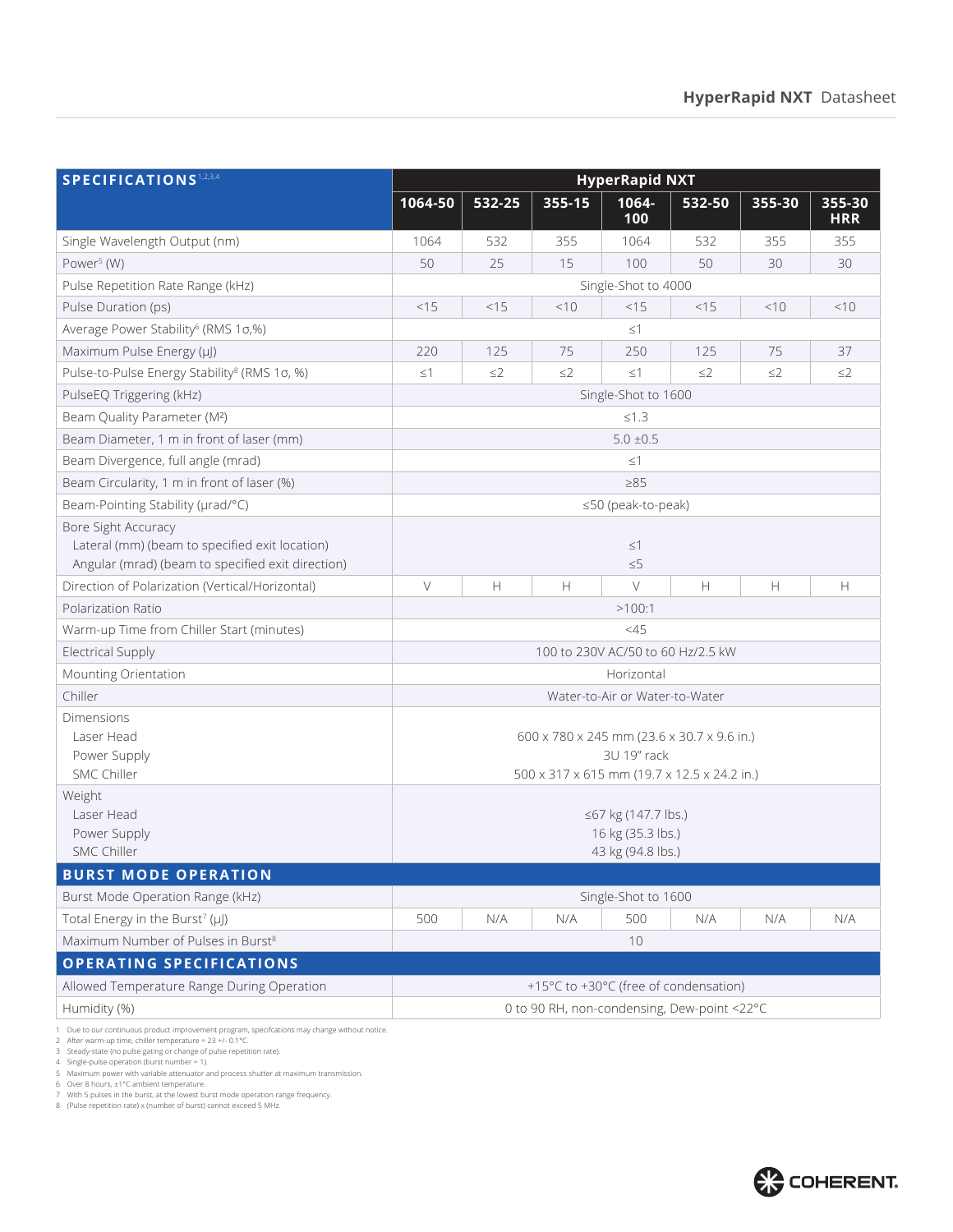#### **TYPICAL PERFORMANCE DATA**



#### **SmartPulse**™ **Offers Maximum Flexibility**